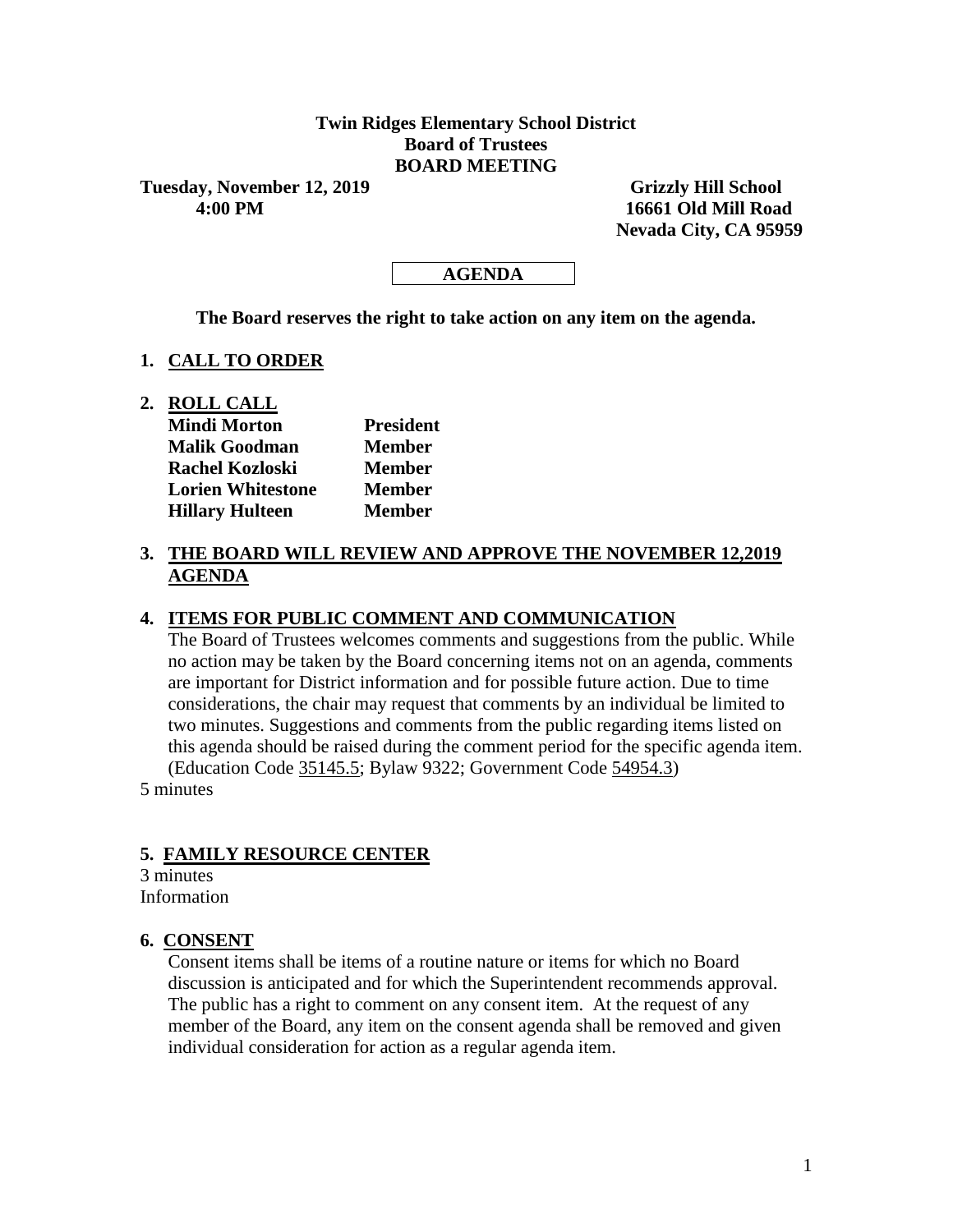# **6.a THE BOARD WILL REVIEW AND APPROVE THE MINUTES OF OCTOBER 8, 2018** (Purple backup)

# **6.b APPROVE WARRANTS**

(green backup)

# **7. INVESTMENT REPORT UPDATE: OWENS ESTATE & STRATEGY GROUP** 10 minutes (white backup)

Information

# **8. TEACHERS REPORT**

#### **a. Washington School Enrollment**

| Grade           | $-$<br>n |  |  |  |  | <b>Total</b> |
|-----------------|----------|--|--|--|--|--------------|
| <b>Students</b> |          |  |  |  |  |              |

### **b. Grizzly Hill School Enrollment**

| -<br>Grade      | $T\mathbf{U}$ $\mathbf{V}$<br>'K<br>--- | -          |     |          |     |     |  | <b>TIME</b><br>''otal |
|-----------------|-----------------------------------------|------------|-----|----------|-----|-----|--|-----------------------|
| <b>Students</b> |                                         | $\epsilon$ | . . | ◡<br>. . | ⊥ J | * ∙ |  | $\sim$                |

### **c. PBIS UPDATE**

5 minutes Information

### **9. TECHNOLOGY:UPDATE ON INTERNET,WIRING AND COMPUTERS**

5 minutes (salmon backup) Discussion/information

### **10. NEW FACILITIES REPORT/ FULL DAY KINDERGARTEN/ HARDSHIP GRANT** (pink back up)

5 minutes Information

# **11. ANNUAL DEVELOPER FEE REPORT**

5 minutes Discussion/action (blue backup)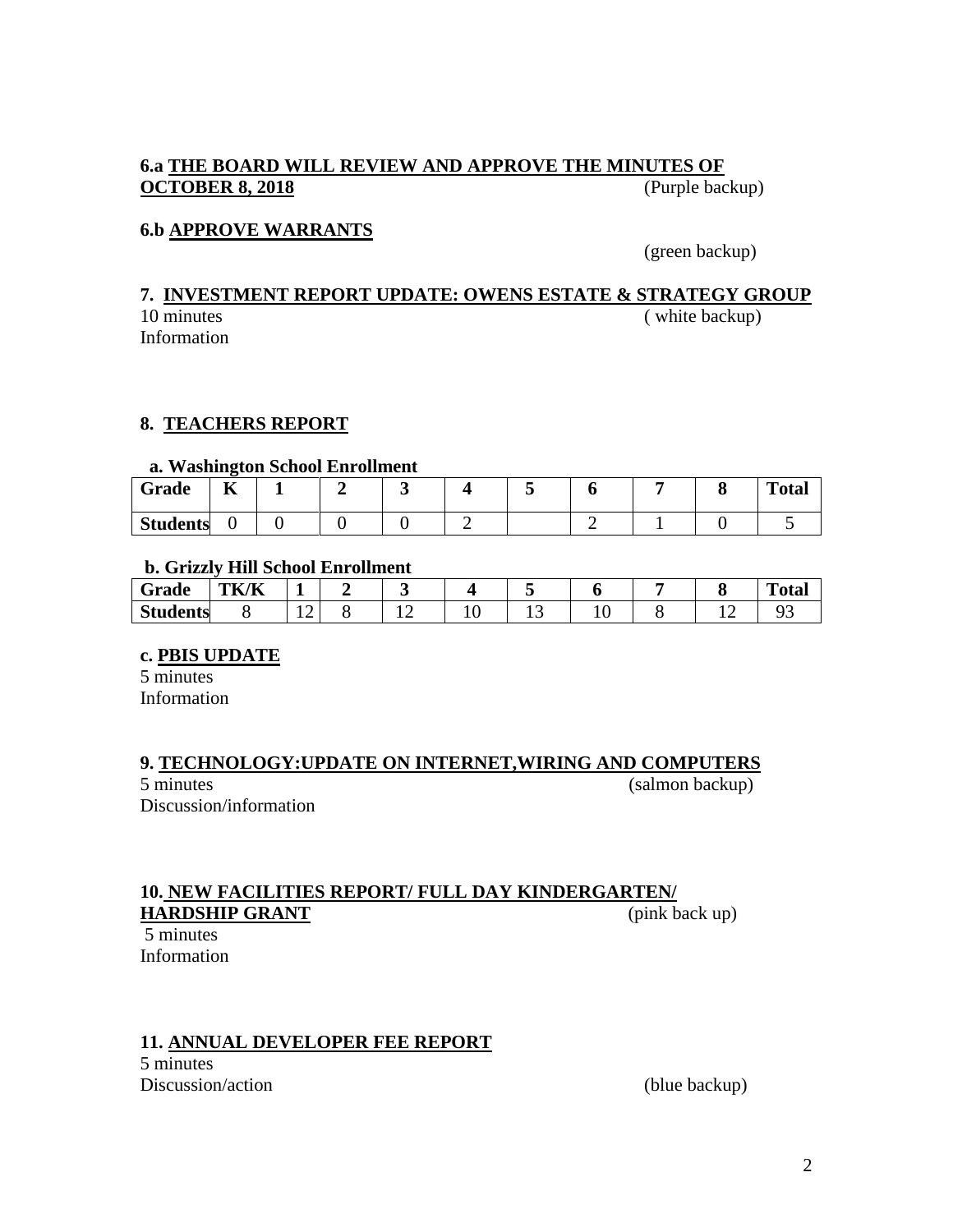# **12. FACILITES UPDATE/MAINTENANCE REPORT**

5 minutes Information

# **12.b. WASHINGTON WALL**

3 minutes Information/Action

## **13. SUPERINTENDENT REPORT**

5minutes Information

### **14. LCAP, FEDERAL ADDENDUM APPROVAL**

3 minutes (yellow backup) Information/Action

### **15. DASHBOARD INDICATOR BOARD UPDATE**

3 minutes Information

# **16. AUTHORIZE CAL-CARDS FOR JESSICA MARTINES, SUNSHINE BENDER AND MELISSA MADIGAN**

2 minutes Action

# **17. UPDATE ON BOARD POLICIES**

 **Twin Ridges Elementary School District Board Policy updates per CSBA Legal Recommendations Series 9000: Board bylaws** (Aqua backup) 2 minutes Information

# **18. FUTURE AGENDA ITEMS**

# **19. Public Comment regarding items on the Closed Session Agenda**

# **20. Adjourn to Closed Session**

### **21. CLOSED SESSION**

### **21.a PUBLIC EMPLOYEE PERFORMANCE EVALUATION Government Code 54957 Title: Certificated**

15 minutes Information